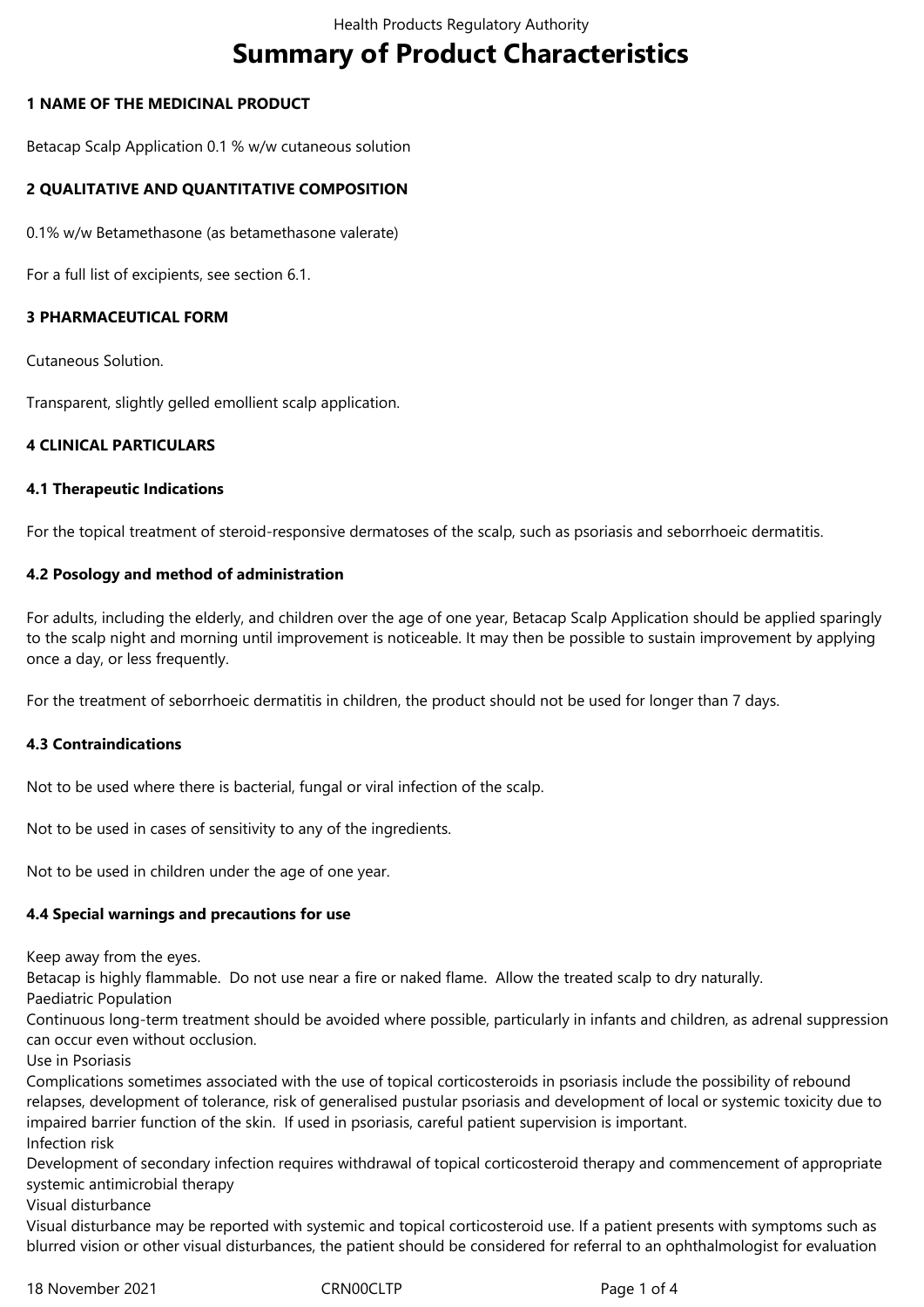#### Health Products Regulatory Authority

of possible causes which may include cataract, glaucoma or rare diseases such as central serous chorioretinopathy (CSCR) which have been reported after use of systemic and topical corticosteroids.

Long term continuous or inappropriate use of topical steroids can result in the development of rebound flares after stopping treatment (topical steroid withdrawal syndrome). A severe form of rebound flare can develop which takes the form of a dermatitis with intense redness, stinging and burning that can spread beyond the initial treatment area. It is more likely to occur when delicate skin sites such as the face and flexures are treated. Should there be a reoccurrence of the condition within days to weeks after successful treatment a withdrawal reaction should be suspected. Reapplication should be with caution and specialist advice is recommended in these cases or other treatment options should be considered.

For external use only.

# **4.5 Interaction with other medicinal products and other forms of interactions**

None known.

# **4.6 Fertility, pregnancy and lactation**

There is inadequate evidence of safety in human pregnancy. Topical administration of corticosteroids to pregnant animals can cause abnormalities of foetal development including cleft palate and intra-uterine growth retardation. There may therefore be a very small risk of such effects in the human foetus.

# **4.7 Effects on ability to drive and use machines**

None known.

# **4.8 Undesirable effects**

Betamethasone valerate preparations are usually well tolerated, but if signs of hypersensitivity appear, application should be stopped immediately.

As with other topical corticosteroids, prolonged use of large amounts or treatment of extensive areas can result in sufficient systemic absorption to produce the features of hypercorticism and suppression of the HPA axis. These effects are more likely to occur in infants and children, and if occlusive dressings are used. Local atrophy may occur after prolonged treatment, particularly under occlusion.

In rare instances, treatment of psoriasis with corticosteroids (or its withdrawal) is thought to have provoked the pustular form of the disease.

Adverse drug reactions are listed below by MedDRA system organ class and by frequency. Frequencies are defined as: very common (≥1/10), common (≥1/100 and <1/10), uncommon (≥1/1,000 and <1/100), rare (≥1/10,000 and <1/1,000), very rare (<1/10,000) and not known (cannot be estimated from the available data).

| <b>System Organ Class</b>              | <b>Frequency</b> | <b>Adverse reaction</b>                                                |
|----------------------------------------|------------------|------------------------------------------------------------------------|
| Immune System Disorders                | Not known        | Hypersensitivity                                                       |
| <b>Endocrine Disorders</b>             | Not known        | Hypothalamic-pituitary adrenal (HPA) axis suppression                  |
|                                        |                  | Hypercorticism                                                         |
| Skin and Subcutaneous Tissue Disorders | Not known        | Skin atrophy                                                           |
|                                        |                  | Pustular psoriasis                                                     |
|                                        |                  | Withdrawal reactions - redness of the skin which may extend to areas   |
|                                        |                  | beyond the initial affected area, burning or stinging sensation, itch, |
|                                        |                  | skin peeling, oozing pustules. (see section 4.4)                       |
| Eye disorders                          | Not known        | Vision, blurred (see also section 4.4)                                 |

Reporting of suspected adverse reactions

Reporting suspected adverse reactions after authorisation of the medicinal product is important. It allows continued monitoring of the benefit/risk balance of the medicinal product. Healthcare professionals are asked to report any suspected adverse reactions via HPRA Pharmacovigilance. Website: www.hpra.ie;

#### **4.9 Overdose**

18 November 2021 **CRNOOCLTP** CRNOOCLTP Page 2 of 4 Acute overdosage is very unlikely to occur. However, in the case of chronic overdosage or misuse, the features of hypercorticism may appear and in this situation treatment with Betacap Scalp Application should be discontinued.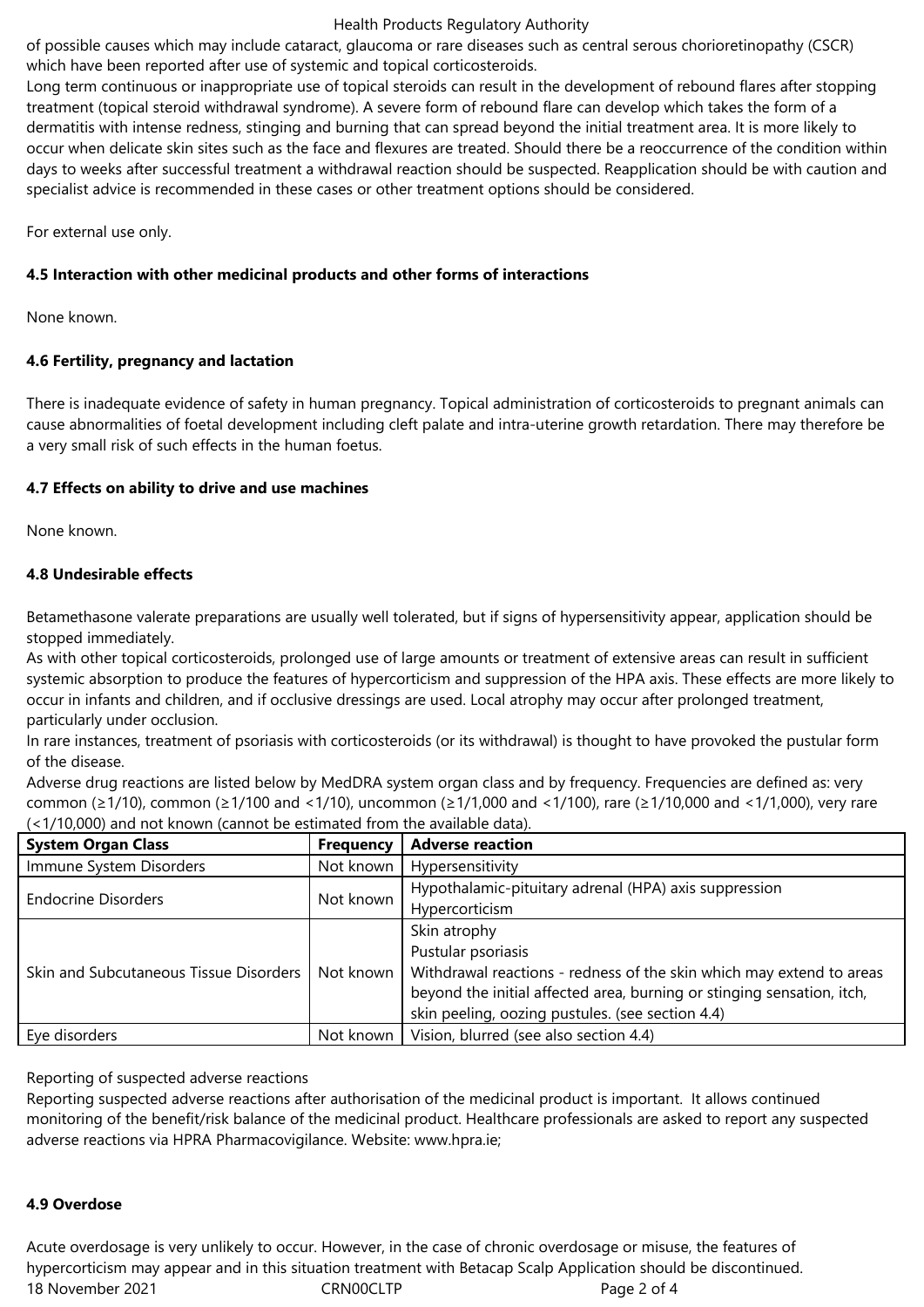#### **5 PHARMACOLOGICAL PROPERTIES**

#### **5.1 Pharmacodynamic properties**

Pharmacotherapeutic group: D07AC - Corticosteroids, potent (group III) ATC code: D07AC01

Betamethasone (as valerate) is a well-established example of a corticosteroid which is used in dermatological therapy in pharmacological doses for its anti-inflammatory and immuno-suppressive glucocorticoid properties. It suppresses the clinical manifestations of a wide range of inflammatory dermatoses and is frequently used at the concentration of 0.1% (as valerate).

#### **5.2 Pharmacokinetic properties**

Betacap Scalp Application comprises a slightly thickened evaporative alcoholic solution. It includes a coconut-oil related emollient ingredient to reduce the drying effect that a standard alcoholic vehicle may otherwise have on the scalp. The vehicle also contains isopropyl alcohol, which has antiseptic activity. The viscosity of the preparation has been adjusted so that it spreads easily to allow drug availability over the affected area, but is, however, viscous enough to avoid spreading onto uninvolved skin. The squeeze bottle and nozzle also allow easy application direct to the scalp through the hair.

After rapidly drying, the drug substance is deposited uniformly in a micronised crystalline form for efficient absorption into the skin. The lipid characteristics of the drug substance ensure that these micro-fine crystals rapidly dissolve in skin lipids to enhance molecular diffusion through the outer epidermal tissue and to enhance permeation into the deeper layers where it reverses the pathological processes responsible for the inflammatory dermatosis.

#### **5.3 Preclinical safety data**

No relevant information additional to that contained elsewhere in this SPC.

#### **6 PHARMACEUTICAL PARTICULARS**

#### **6.1 List of excipients**

Macrogol 7 glycerol cocoate Isopropyl alcohol Carbopol 980 Sodium hydroxide Purified water

#### **6.2 Incompatibilities**

Not applicable.

#### **6.3 Shelf life**

3 years.

#### **6.4 Special precautions for storage**

Do not store above 25°C. Keep in the original container.

#### **6.5 Nature and contents of container**

100 ml polyethylene squeeze bottle with integral nozzle/applicator and tamper-evident replaceable over-cap.

## **6.6 Special precautions for disposal of a used medicinal product or waste materials derived from such medicinal product and other handling of the product**

No special requirements.

18 November 2021 **CRNOOCLTP** CRNOOCLTP Page 3 of 4